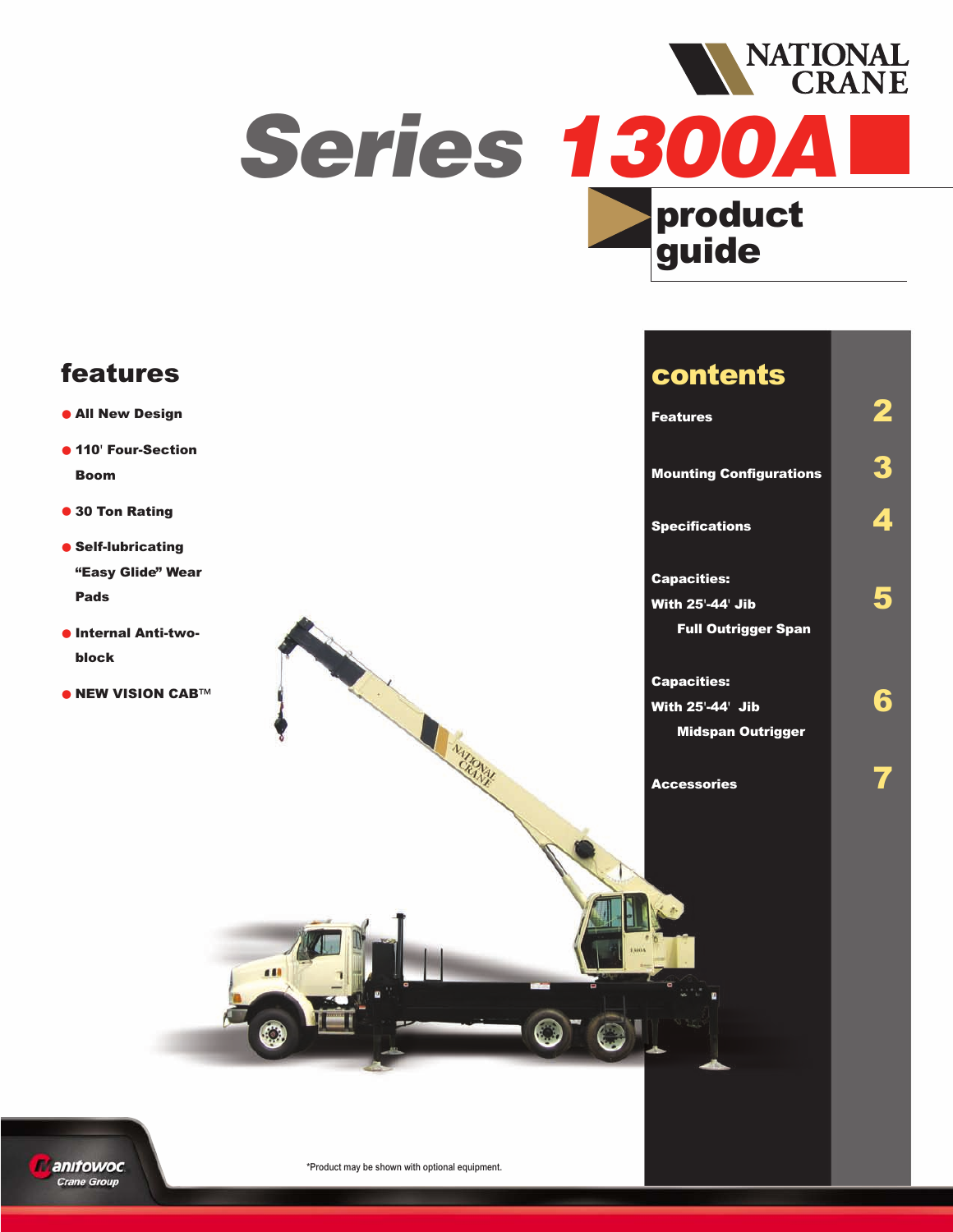

#### **Why Buy a National Series 1300A**



\*Product may be shown with optional equipment.

- 30-ton (27.21-t) maximum capacity
- 163-ft (49.68-m) w/optional jib maximum vertical reach<sup>\*</sup>
- 119-ft (36.27-m) maximum vertical hydraulic reach<sup>\*</sup>
- Load Moment Indicator system (LMI)
- Proportional boom extension
- High performance planetary winch
- Heavy-duty triple pump hydraulics
- Maximum vertical reach is ground-level to boom tip height at maximum extension and angle with outriggers/stabilizers fully extended.
	- *1300A*
	- **NATIONAL**<br>CRANE
- **30-ton Rating** The new 1300A is a 30-ton machine and has increased capacities over the former Series 1300 model.
- **110-foot Four-section Boom** The longest in its size range. The longer boom allows the operator to perform more lifts without the use of a jib, reducing setup time and improving efficiency. A 69-foot four-section boom or a 100-foot four-section boom is also available.
- **Overload Protection** All National cranes are equipped with overload protection: – Load Moment Indicator (LMI) is standard on all series 1300A machines.
	- LMI display console is weatherproof.
	- LCD display is visible in full or low light.
	- All crane load lifting values are displayed simultaneously.
- **Self-lubricating "Easy glide" Boom Wear Pads** The self-lubricating boom pads, standard on the 1300A, reduce the conditions that cause boom chatter and vibration. The net result is smoother crane operation.
- **"HO"-style Outriggers** Two sets of "HO"-style outriggers with 20' (6.09 m) span, with 14-ft. (4.27 m) mid span setting with manual locks and reduced capacity chart and fully retracted outrigger spread with reduced capacity chart. Outriggers are equipped with removable ball and socket aluminum foot pads. Independent outrigger controls (umbilical design) are located at rear of the crane and includes level indicator (sight bubble).
- **Continuous Rotation/Glide Swing** The series 1300A is supplied with 360˚ continuous rotation as standard, along with the "glide swing" feature - allowing free swing during rotation and a manually applied foot brake.
- **Adjustable Swing Speed** Standard on the 1300A. A control knob located on the swing motor brake release valve can be easily adjusted to the crane operator's swing speed preference.
- **Oil Cooler** Radiator mounted on top of front outriggers with electric fan is standard.
- **• Heavier Duty Torsion Box** The stronger standard torsion box improves rigidity, reduces truck frame flex and reduces the need for turret mounted counterweight.
- **Speedy-reeve Boom Tip and Sheave Blocks** These standard features simplify rigging changes by decreasing the time needed to change line reeving.
- **• Pre-painted Components** Painting crane components before assembly reduces the possibility of rust, improves serviceability and enhances the appearance of the machine.
- **• Deluxe Operator's Cab** NEW VISION CAB™ has a rigid powder coated steel structure, is well insulated, with ample safety glass for operator visibility and comfort. Multi-position seat with arm rest controls, ventilation fans, diesel heater, wipers. Optional air-conditioning is available. Optional open-seat control station in lieu of enclosed cab is available.
- **Improved Serviceability**
	- Bearings on the boom extend and retract cables can be greased through access holes in the boom side plates.
	- Number of internal boom parts has been reduced, decreasing service time when rebuilding the machine.
- **New State-of-the-art Control Valve** Provides smoother operation. The new design eliminates parts, reducing repair costs and improving the machine's serviceability.
- **• National Crane Is the Market Leader** National is number one in the production of commercial truck-mounted boom trucks. National has many programs and people directly and indirectly involved to provide our customers reliable products.
	- National has the boom truck industry's leading test program. Every structural part of the crane is cycle tested up to 60,000 cycles at full capacity. In addition to cycle testing, each model is subjected to state-of-the-art strain gauge testing that measures metal deformation as small as one one-millionth of an inch. The net result is that any weak areas are caught in test, not on job sites where costly downtime occurs.
	- Lift and telescoping cylinders are manufactured by National Crane, so that the seals, packing glands, and end plates are traced for accurate shipment of replacement parts.
	- Parts are available for all National Crane machines, even if they are 35 years old.
	- National has a formalized quality program and is ISO 9001 approved.
- **You Expect National Crane to be a Quality Product That Will Provide Years of Service, and So Do We.**
- **• National Crane's Quality Management System is ISO 9001:2000 Approved.**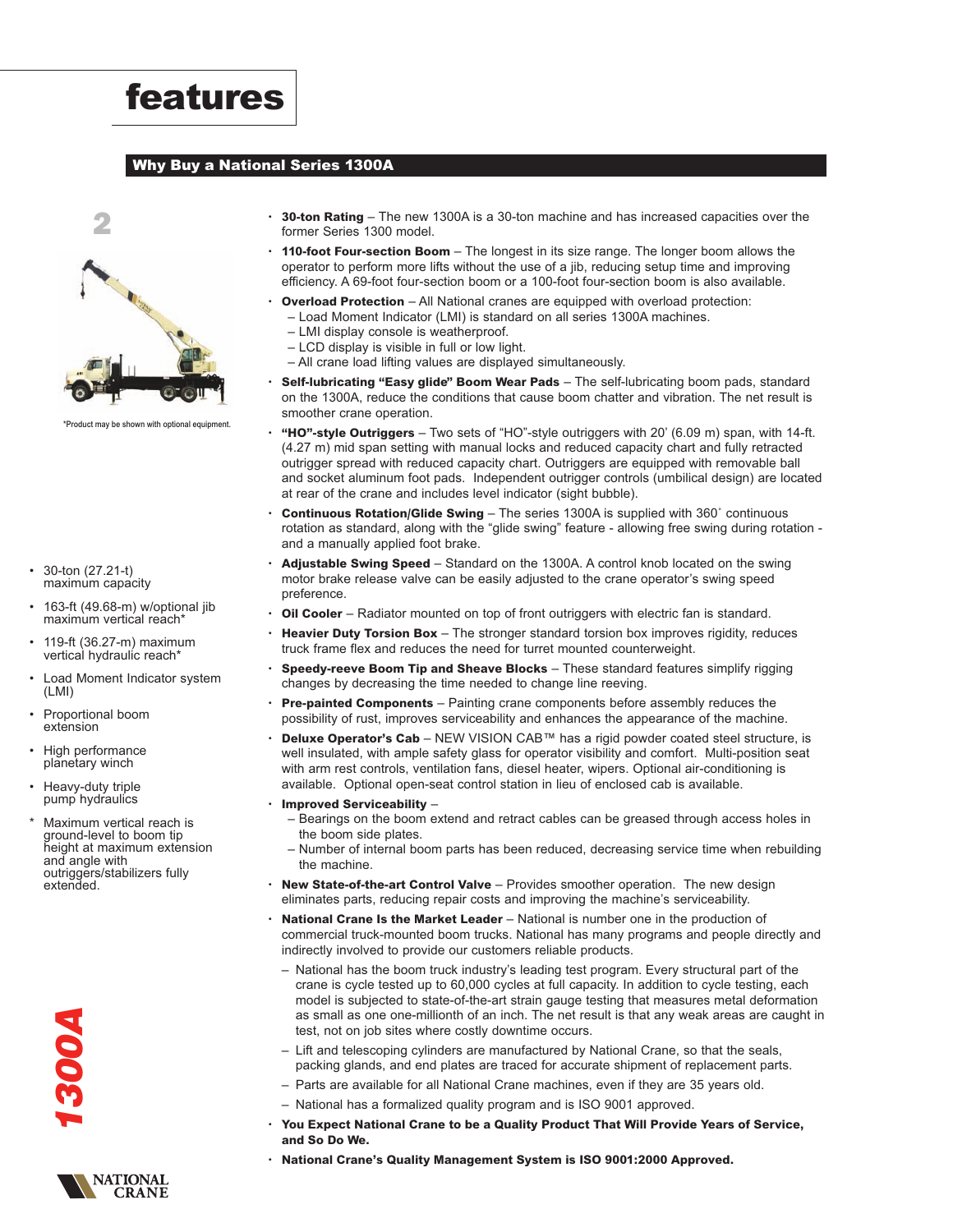# mounting configuration

### **1300A TRUCK REQUIREMENTS**



The mounting configuration shown is based on an 85% stability factor. The complete unit must be installed on the truck in accordance with factory requirements, and a test performed to determine actual stability and counterweight requirements, since individual truck chassis vary. If bare truck weights are not met, counterweight will be required. A summary of mounting and truck requirements are:

#### Working area

 $360^\circ$ 

- Gross Axle Weight Rating (GAWR), front 18,000 lb (8165 kg)
- Gross Axle Weight Rating (GAWR), rear 34,000 lb (15 455 kg)
- Gross Vehicle Weight Rating 52,000 lb (23 587 kg)

Wheelbase (WB) 258 in (6.55 m)

Cab to Axle/Trunnion (CT) 192 -in (4877mm);

After Frame (AF) 105-in (2667mm) minimum

- Frame Section Modulus (SM), front axle to end of afterframe: 110,000 psi (759 MPa) 20-in3 (327cm3) See "Truck Frame Strength" section.
- Estimated bare chassis weight required for stability prior to installation of crane or accessories: Front 9,000 lb (4082 kg) Rear 8,500 lb (3856 kg) \* 10,000 lb (4536 kg) with optional bed

Front Axle Maximum Weight\*\* 10,500 lbs (4763 kg)

\*10,000 lb (4536 kg) is required at the rear axle for 360° stability. This weight does include the weight of the optional bed. Counterweight will be required above the 8500 lb (3856 kg) minimum bare chassis if the

360° FULL CAPACITY WORKING AREA

optional bed is not used to attain the 10,000 lb (4536 kg) stability weight.

\*\*Weight in excess of 10,500 lb (4763 kg) will require the addition of a front stabilizer or additional rear axle stability weight for over front stability. One-half of the front axle weight in excess of the maximum at the rear axle will maintain stability.

Example: A 11,000 lb (4990 kg) Bare Front Axle will maintain stability if the rear axle bare is 8750 lb (3969 kg) and 10,250 lb (4649 kg) with the additional optional bed weight.

\*\*\*A single front stabilizer is not necessary for 360° stability if mounting dimensions are maintained and minimum rear axle and maximum front axle weights are not exceeded.

- NOTE 1: Gross Vehicle Weight Rating (GVWR) is dependent on all components of the vehicle (axles, tires, springs, frame, etc.) manufacturers' meeting recommendations; always specify GVWR when purchasing trucks.
- NOTE 2: Diesel engines require a variable speed governor and energize-to-run fuel solenoid for smooth crane operation; electronic fuel injection is required.
- NOTE 3: All mounting data is based on a National Series 1300A with subbase and an 85 percent stability factor.
- NOTE 4: The complete unit must be installed in accordance with factory requirements, and a test performed to determine actual stability and counterweight requirements; contact the factory for details.
- NOTE 5: Transmission neutral safety interlock switch is required.

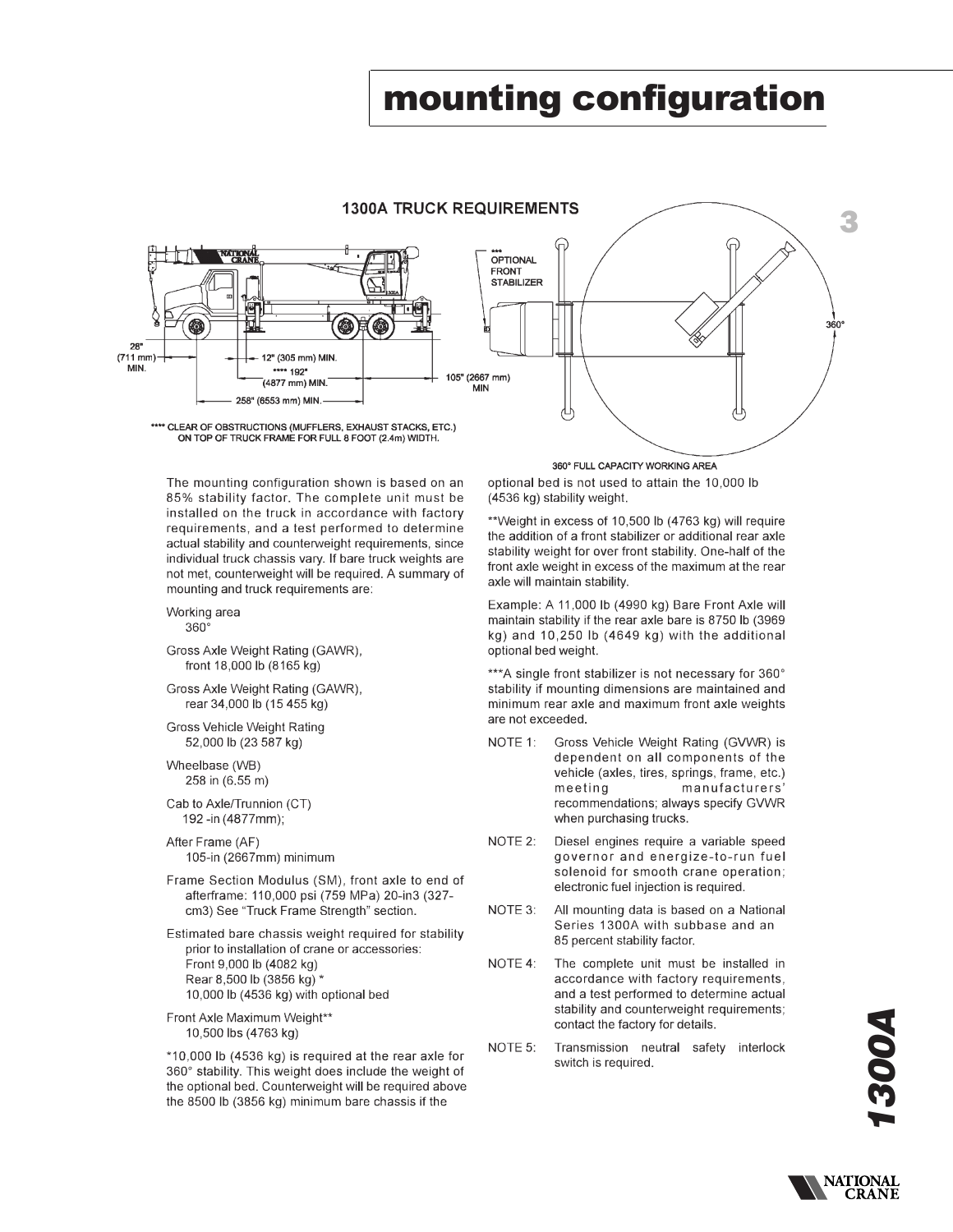| <b>specifications</b>                                                                                                                                                                                                                                       |
|-------------------------------------------------------------------------------------------------------------------------------------------------------------------------------------------------------------------------------------------------------------|
| <b>Boom and Jib Combinations Data</b>                                                                                                                                                                                                                       |
| <b>AVAILABLE IN THREE BASIC MODELS.</b><br>Model 1369A — Equipped with a 22 ft to 69 ft (6.7-21.03 m) four-section boom. Maximum tip height is 78 ft (23.77 m).                                                                                             |
| 22'-69' (6.7-21.05 m) four-section boom.                                                                                                                                                                                                                    |
|                                                                                                                                                                                                                                                             |
| Model 13100A — Equipped with a 29 ft to 100 ft (8.83-30.48 m) four-section boom. This model can be equipped with a 25-44 ft<br>$(7.62-13.41 \text{ m})$ two section jib. Maximum tip height w/44ft $(13.41 \text{ m})$ jib is 153 ft $(44.63 \text{ m})$ .  |
| 29'-100' (8.83-30.48 m) four-section boom.                                                                                                                                                                                                                  |
|                                                                                                                                                                                                                                                             |
| 29'-100' (8.83-30.48 m) four-section boom.<br>13FJ44M 25-44 ft. (7.62-13.41 m) two-section jib                                                                                                                                                              |
|                                                                                                                                                                                                                                                             |
|                                                                                                                                                                                                                                                             |
| Model 13110A — Equipped with a 33 ft to 110 ft (10.05-33.52 m) four-section boom. This model can be equipped with a 25-44 ft<br>$(7.62-13.41 \text{ m})$ two-section jib. Maximum tip height w/44ft $(13.41 \text{ m})$ jib is 163 ft $(49.68 \text{ m})$ . |
| 33'-110' (10.05-33.52 m) four-section boom.                                                                                                                                                                                                                 |
|                                                                                                                                                                                                                                                             |
| 33'-110' (10.05-33.52 m) four-section boom.<br>13FJ44M 25-44 ft. (7.62-13.41 m) two-section jib                                                                                                                                                             |
|                                                                                                                                                                                                                                                             |
|                                                                                                                                                                                                                                                             |
| Note: Maximum tip height is measured with outriggers/stabilizers fully extended.                                                                                                                                                                            |
| 1300 Winch Data                                                                                                                                                                                                                                             |
|                                                                                                                                                                                                                                                             |

|                                | boom tip when extending boom.<br>• Keep at least 3 wraps of loadline<br>on drum at all times.<br>• Use only 9/16" diameter rotation-<br>resistant cable with 38,500 pounds<br>breaking strength on this machine.<br>MAXIMUM BOOM LENGTH AT MAXIMUM<br>ELEVATION WITH RIGGING SHOWN                                                                                                                                                                                                               |                                   | 144' boom jib                             | ŋ<br>100'                                | 75'                                        | 60'                                        | 50'                                        | G<br>43'                                             | 惨<br>36'                                            |  |
|--------------------------------|--------------------------------------------------------------------------------------------------------------------------------------------------------------------------------------------------------------------------------------------------------------------------------------------------------------------------------------------------------------------------------------------------------------------------------------------------------------------------------------------------|-----------------------------------|-------------------------------------------|------------------------------------------|--------------------------------------------|--------------------------------------------|--------------------------------------------|------------------------------------------------------|-----------------------------------------------------|--|
|                                | WITH LOAD BLOCK AT GROUND LEVEL                                                                                                                                                                                                                                                                                                                                                                                                                                                                  |                                   | 154' boom jib                             | 110'                                     | 94'                                        | 78'                                        | 62'                                        | 46'                                                  | 32'                                                 |  |
| Winch                          | Average<br>Cable<br>Supplied                                                                                                                                                                                                                                                                                                                                                                                                                                                                     | Breaking<br>Strength              | Lift and<br>Speed                         | Lift and<br>Speed                        | Lift and<br>Speed                          | Lift and<br>Speed                          | Lift and<br>Speed                          | Lift and<br>Speed                                    | Lift and<br>Speed                                   |  |
| Standard<br>Planetary<br>Winch | 9/16" Diameter<br>Rotation<br>Resistant                                                                                                                                                                                                                                                                                                                                                                                                                                                          | 38,500 lb<br>$(17464 \text{ kg})$ | 7,700 lb (3493 kg)<br>164 fpm (50 m/min)  | 15,400 lb (6986 kg)<br>82 fpm (25 m/min) | 23,100 lb (10 478 kg)<br>55 fpm (16 m/min) | 30,800 lb (13 971 kg)<br>41 fpm (12 m/min) | 38,500 lb (17 464 kg)<br>33 fpm (10 m/min) | 46200 lb (20 956 kg)<br>$27$ fpm $(8 \text{ m/min})$ | 53,900 lb (24 449 kg)<br>23 fpm $(7 \text{ m/min})$ |  |
| "Burst<br>of<br>Speed"         | 9/16" Diameter<br>Rotation<br>Resistant                                                                                                                                                                                                                                                                                                                                                                                                                                                          | 38,500 lb<br>$(17464 \text{ kg})$ | 3,000 lb (1361 kg)<br>365 fpm (111 m/min) | 6,000 lb (2722 kg)<br>132 fpm (40 m/min) | 9,000 lb (4083 kg)<br>88 fpm (27 m/min)    | 12,000 lb (5443 kg)<br>66 fpm (20 m/min)   | 15,000 lb (6804 kg)<br>53 fpm (16 m/min)   | 18,000 lb (8 165 kg)<br>44 fpm (13 m/min)            | 21,000 lb (9 526 kg)<br>38 fpm (11 m/min)           |  |
|                                | All winch pulls and speeds in this chart are shown on the fourth layer. Winch line pulls would increase on the first, second<br><b>Block Type</b><br>Weight<br>Rating<br>and third layers. Winch line speed would decrease on the first, second and third layers. Winch line pulls may be limited<br>150 lb (68 kg)<br>Downhaul Weight<br>5 Ton (4.53t)<br>by the winch capacity or the ANSI 5 to 1 cable safety factor. These are shown below:<br>305 lh (130 kg)<br>1 Sheave Block<br>$12$ Ton |                                   |                                           |                                          |                                            |                                            |                                            |                                                      |                                                     |  |

*1300A*

Winch 4th Layer Drum Pull Allowable Cable Pull Standard planetary 7,700 lb. (3493 kg) (low speed) 7,700 lb. (3492 kg) 3,000 lb. (1361 kg) ("burst of speed")

| <b>Block Type</b> | Rating        | Weight          |
|-------------------|---------------|-----------------|
| Downhaul Weight   | 5 Ton (4.53t) | 150 lb (68 kg)  |
| 1 Sheave Block    | 12 Ton        | 305 lb (139 kg) |
| 2 Sheave Block    | 19 Ton        | 350 lb (159 kg) |
| 3 Sheave Block    | 30 Ton        | 575 lb (261 kg) |
|                   |               |                 |

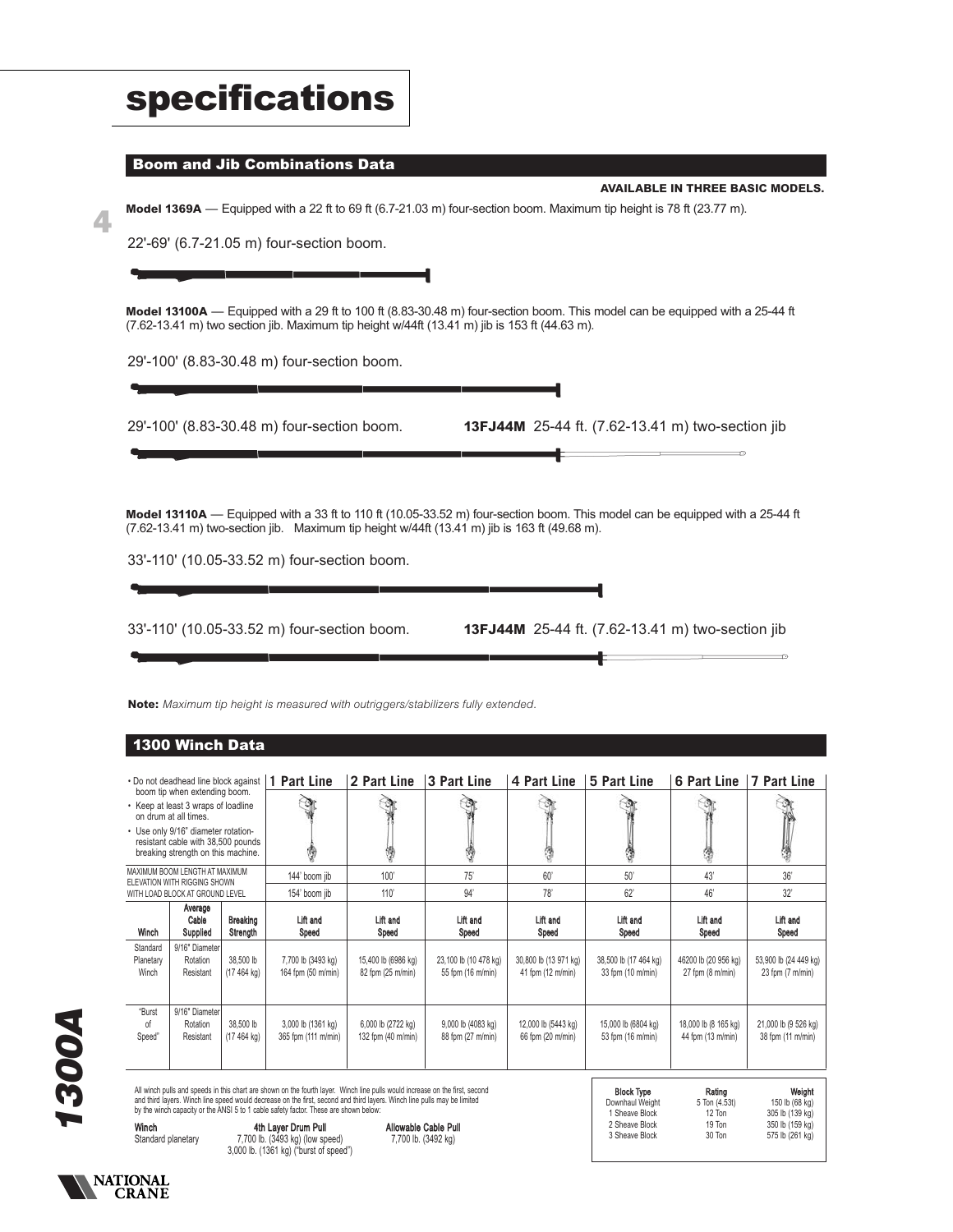#### **Load Rating Chart: Series 13110A with 25'-44' Jib / Fullspan Outrigger 20'**

Other Series 1300A Load Rating Charts are available. National will send you a chart on request – or you may secure needed load rating information through your nearest National dealer.



#### **CAUTION:**

**• Do not operate crane booms, jib extensions, any accessories or loads within 10 ft (3m) of live power lines or other conductors of electricity.**

**capacities**

7

- Jib and boom capacities shown are maximum for each section.
- Do not exceed capacities at reduced radii.
- Load ratings shown on the appropriate charts are maximum allowable loads with the crane mounted on a factoryapproved truck and all outriggers at either full span or at mid span range and set on a firm level surface so that the crane is level and all tires are suspended.
- Always level the crane with the level indicator located on the crane.
- The operator must reduce load to allow for factors such as wind, ground conditions, operating speeds and their effects on freely suspended loads.
- Overloading this crane may cause structural collapse or instability.
- Weights on any accessories attached to the boom or loadline must be deducted from the load chart capacities.
- Do not exceed jib capabilities at any reduced boom lengths.
- Do not deadhead lineblock against boom tip when extending boom or winching up.
- Keep at least three wraps of loadline on drum at all times.
- Use only specified cable with this machine.

#### NOTE:

- 1. Operate with jib by radius when main boom is fully extended. If necessary increase boom angle to maintain loaded radius.
- 2. Operate with jib by boom angle when main boom is not fully extended. Do not exceed rated jib capacities at any reduced boom lengths.

### LOADLINE EQUIPMENT DEDUCT (lb.)

| Downhaul weight150    |  |
|-----------------------|--|
| One sheave block305   |  |
| Two sheave block350   |  |
| Three sheave block575 |  |

#### **Load Rating: Series 13110A with 25'-44' Jib / Fullspan Outrigger 20'**

| 32 ft - 110 ft BOOM RATED LOADS WITHOUT JIB |               |                   |                |                   |                |                   |               |                   |                |                   |                |                   |
|---------------------------------------------|---------------|-------------------|----------------|-------------------|----------------|-------------------|---------------|-------------------|----------------|-------------------|----------------|-------------------|
|                                             | <b>LOADED</b> |                   | LOADED         | A                 | <b>LOADED</b>  | в                 | <b>LOADED</b> | c                 | <b>LOADED</b>  | D                 | <b>LOADED</b>  |                   |
| <b>LOADED</b>                               | <b>BOOM</b>   | 32 ft             | <b>BOOM</b>    | 46 ft             | <b>BOOM</b>    | 62 ft             | <b>BOOM</b>   | 78 ft             | <b>BOOM</b>    | 94 ft             | <b>BOOM</b>    | 110 ft            |
| <b>RADIUS</b>                               | <b>ANGLE</b>  | <b>BOOM</b>       | <b>ANGLE</b>   | <b>BOOM</b>       | <b>ANGLE</b>   | <b>BOOM</b>       | <b>ANGLE</b>  | <b>BOOM</b>       | <b>ANGLE</b>   | <b>BOOM</b>       | <b>ANGLE</b>   | <b>BOOM</b>       |
| (f <sup>t</sup> )                           | (deg)         | (f <sup>t</sup> ) | (deg)          | (f <sup>t</sup> ) | $(\text{deg})$ | (f <sup>t</sup> ) | (deg)         | (f <sup>t</sup> ) | $(\text{deg})$ | (f <sup>t</sup> ) | $(\text{deg})$ | (f <sup>t</sup> ) |
| 5                                           | 78.5          | 60.000            |                |                   |                |                   |               |                   |                |                   |                |                   |
| 8                                           | 74.5          | 43.000            |                |                   |                |                   |               |                   |                |                   |                |                   |
| 10                                          | 70.5          | 35.900            | 77.5           | 29.100            |                |                   |               |                   |                |                   |                |                   |
| 12                                          | 66.5          | 30.900            | 75             | 28.900            |                |                   |               |                   |                |                   |                |                   |
| 15                                          | 60            | 25.500            | 71             | 24.000            | 77             | 23.000            |               |                   |                |                   |                |                   |
| 20                                          | 48.5          | 19.450            | 63.5           | 18.450            | 72             | 17.550            | 77            | 17.000            |                |                   |                |                   |
| 25                                          | 34            | 14.900            | 56             | 14.800            | 67             | 14.100            | 73            | 13.600            | 77.5           | 13,300            |                |                   |
| 30                                          |               |                   | 48             | 12.150            | 61.5           | 11.650            | 69            | 11.200            | 74             | 10.950            | 77             | 7,950             |
| 35                                          |               |                   | 38.5           | 9.600             | 56             | 9.850             | 64.5          | 9.450             | 70.5           | 9.200             | 74             | 6.300             |
| 40                                          |               |                   | 27             | 7.600             | 49.5           | 7.950             | 60.5          | 8.100             | 67             | 7,850             | 71.5           | 5.950             |
| 45                                          |               |                   |                |                   | 43.5           | 6.350             | 56            | 6.600             | 64             | 6.800             | 69             | 5.700             |
| 50                                          |               |                   |                |                   | 36             | 5.100             | 51.5          | 5.350             | 60             | 5.550             | 66             | 5.400             |
| 55                                          |               |                   |                |                   | 26             | 4.050             | 46            | 4.300             | 56             | 4.550             | 63             | 4.750             |
| 60                                          |               |                   |                |                   | 8.5            | 2.650             | 40            | 3.500             | 52             | 3.700             | 59.5           | 3.900             |
| 65                                          |               |                   |                |                   |                |                   | 33.5          | 2.850             | 48             | 3.000             | 56             | 3.200             |
| 70                                          |               |                   |                |                   |                |                   | 25.5          | 2.250             | 43             | 2.450             | 52.5           | 2,600             |
| 75                                          |               |                   |                |                   |                |                   | 13            | 1.750             | 38             | 1.950             | 49             | 2.100             |
| 80                                          |               |                   |                |                   |                |                   |               |                   | 32             | 1.500             | 45             | 1,650             |
| 85                                          |               |                   |                |                   |                |                   |               |                   | 25             | 1.100             | 41             | 1.250             |
| 90                                          |               |                   |                |                   |                |                   |               |                   | 15             | 750               | 36             | 900               |
| 95                                          |               |                   |                |                   |                |                   |               |                   |                |                   | 31             | 600               |
| 100                                         |               |                   |                |                   |                |                   |               |                   |                |                   |                |                   |
|                                             |               |                   |                |                   |                |                   |               |                   |                |                   |                |                   |
|                                             | $\Omega$      | 6.300             | $\overline{0}$ | 3.250             | 0              | 1.450             | $\Omega$      |                   |                |                   |                |                   |

| <b>LOADED</b>                      | <b>LOADED</b>                        |                                          |                                                                |                                          |
|------------------------------------|--------------------------------------|------------------------------------------|----------------------------------------------------------------|------------------------------------------|
| <b>RADIUS</b><br>(f <sup>t</sup> ) | <b>BOOM</b><br><b>ANGLE</b><br>(deg) | 25 ft<br><b>JIB</b><br>(f <sup>t</sup> ) | <b>LOADED</b><br><b>BOOM</b><br><b>ANGLE</b><br>$(\text{deg})$ | 44 ft<br><b>JIB</b><br>(f <sup>t</sup> ) |
| 35                                 | 76.5                                 | 4,200                                    |                                                                |                                          |
| 40                                 | 75                                   | 4.100                                    | 76.5                                                           | 2,500                                    |
| 45                                 | 73                                   | 4.000                                    | 75.5                                                           | 2.500                                    |
| 50                                 | 71                                   | 3.850                                    | 74                                                             | 2.500                                    |
| 55                                 | 69                                   | 3.600                                    | 72.5                                                           | 2,500                                    |
| 60                                 | 66.5                                 | 3.300                                    | 70.5                                                           | 2,350                                    |
| 65                                 | 64                                   | 3.050                                    | 68.5                                                           | 2.250                                    |
| 70                                 | 61.5                                 | 2.500                                    | 66.5                                                           | 2,150                                    |
| 75                                 | 59                                   | 2.000                                    | 64.5                                                           | 2.050                                    |
| 80                                 | 56                                   | 1.550                                    | 62                                                             | 1.900                                    |
| 85                                 | 53.5                                 | 1,100                                    | 60                                                             | 1.800                                    |
| 90                                 | 50.5                                 | 700                                      | 57                                                             | 1.400                                    |
| 95                                 |                                      |                                          | 54.5                                                           | 1.050                                    |
| 100                                |                                      |                                          | 51.5                                                           | 650                                      |
| 105                                |                                      |                                          |                                                                |                                          |
|                                    |                                      |                                          |                                                                |                                          |

\*SHADED AREAS ARE STRUCTURALLY LIMITED CAPACITIES

THIS CHART IS ONLY A GUIDE AND SHOULD NOT BE USED TO OPERATE THE CRANE. The individual crane's load chart, operating instructions and other instructional plates must be read and understood prior to operating the crane.



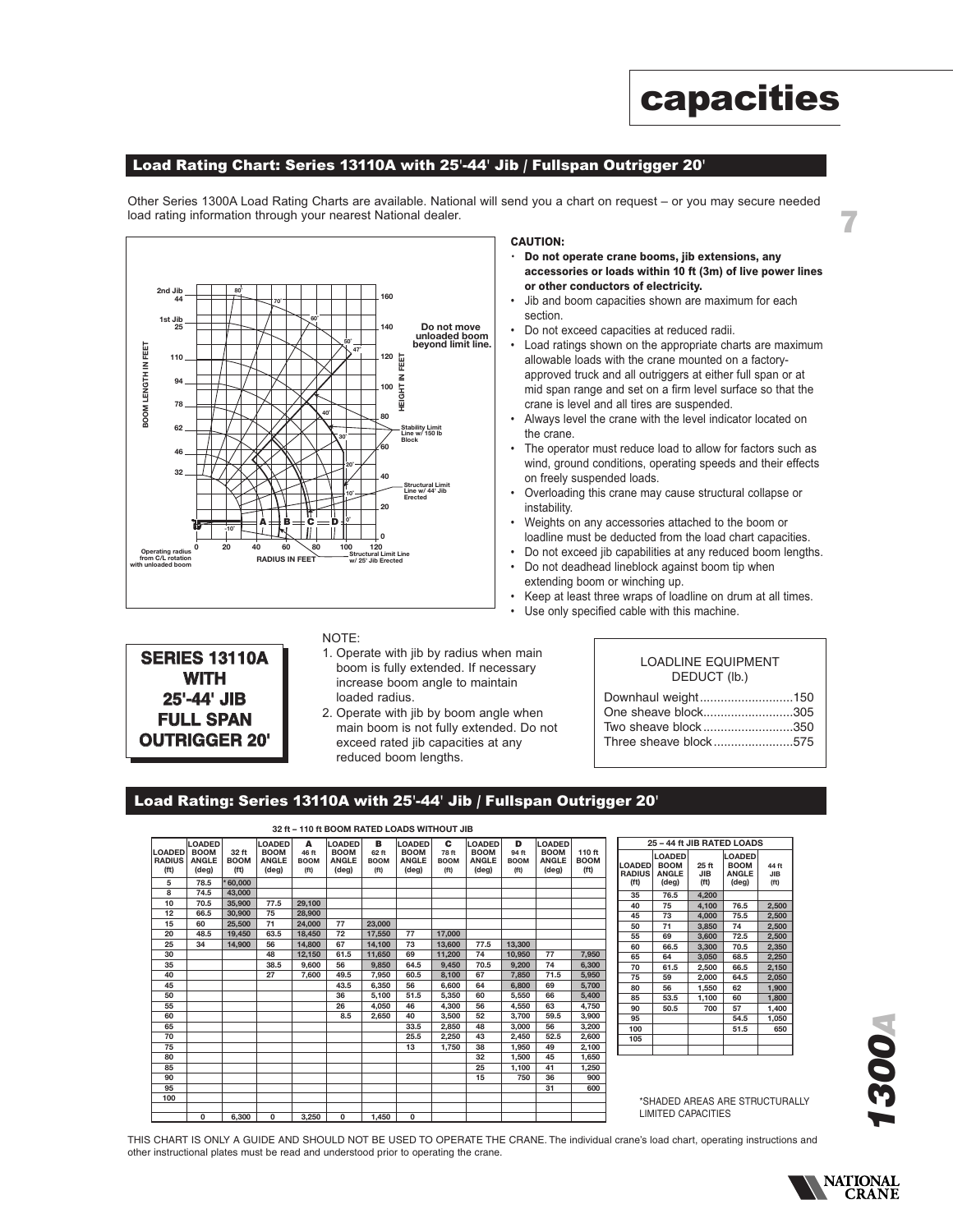# **capacities**

#### **Load Rating Chart: Series 13110A with 25'-44' Jib / Midspan Outrigger 14'**

Other Series 1300A Load Rating Charts are available. National will send you a chart on request – or you may secure needed load rating information through your nearest National dealer.



#### **CAUTION:**

- **Do not operate crane booms, jib extensions, any accessories or loads within 10 ft (3m) of live power lines or other conductors of electricity.**
- Jib and boom capacities shown are maximum for each section.
- Do not exceed capacities at reduced radii.<br>• Load ratings shown on the load rating chai
- Load ratings shown on the load rating charts are maximum allowable loads with the outriggers properly extended and the outrigger lock pins engaged on a firm, level surface and the crane leveled and mounted on a factory recommended truck.
- Always level the crane with the level indicator located on the crane.
- The operator must reduce load to allow for factors such as wind, ground conditions, operating speeds and their effects on freely suspended loads.
- Overloading this crane may cause structural collapse or instability.
- Weights on any accessories attached to the boom or loadline must be deducted from the load chart capacities.
- Do not exceed jib capabilities at any reduced boom lengths.
- Do not deadhead lineblock against boom tip when
- extending boom or winching up. • Keep at least three wraps of loadline on drum at all times.<br>• Use only specified cable with this machine
- Use only specified cable with this machine.

| <b>SERIES 13110A</b><br><b>WITH</b> |  |
|-------------------------------------|--|
| 25'-44' JIB                         |  |
| <b>MIDSPAN</b>                      |  |
| <b>OUTRIGGER 14'</b>                |  |

| <b>LOADLINE EQUIPMENT</b> |  |
|---------------------------|--|
| DEDUCT (lb.)              |  |

| Downhaul weight150    |
|-----------------------|
| One sheave block305   |
| Two sheave block350   |
| Three sheave block575 |
|                       |

### **Load Rating Chart: Series 13110A with 25'-44' Jib / Midspan Outrigger 14'**

| 32 ft - 110 ft BOOM RATED LOADS WITHOUT JIB         |                                                       |                              |                                                       |                                                |                                                       |                                                |                                                       |                                   |                                                       |                                                |                                                       |                                            |
|-----------------------------------------------------|-------------------------------------------------------|------------------------------|-------------------------------------------------------|------------------------------------------------|-------------------------------------------------------|------------------------------------------------|-------------------------------------------------------|-----------------------------------|-------------------------------------------------------|------------------------------------------------|-------------------------------------------------------|--------------------------------------------|
| <b>LOADED</b><br><b>RADIUS</b><br>(f <sup>t</sup> ) | <b>LOADED</b><br><b>BOOM</b><br><b>ANGLE</b><br>(deg) | 32 ft<br><b>BOOM</b><br>(ft) | <b>LOADED</b><br><b>BOOM</b><br><b>ANGLE</b><br>(deg) | A<br>46 ft<br><b>BOOM</b><br>(f <sup>t</sup> ) | <b>LOADED</b><br><b>BOOM</b><br><b>ANGLE</b><br>(deg) | в<br>62 ft<br><b>BOOM</b><br>(f <sup>t</sup> ) | <b>LOADED</b><br><b>BOOM</b><br><b>ANGLE</b><br>(deg) | c<br>78 ft<br><b>BOOM</b><br>(ft) | <b>LOADED</b><br><b>BOOM</b><br><b>ANGLE</b><br>(deg) | D<br>94 ft<br><b>BOOM</b><br>(f <sup>t</sup> ) | <b>LOADED</b><br><b>BOOM</b><br><b>ANGLE</b><br>(deg) | 110 ft<br><b>BOOM</b><br>(f <sup>t</sup> ) |
| 5                                                   | 78.5                                                  | $*60,000$                    |                                                       |                                                |                                                       |                                                |                                                       |                                   |                                                       |                                                |                                                       |                                            |
| 8                                                   | 74.5                                                  | 43,000                       |                                                       |                                                |                                                       |                                                |                                                       |                                   |                                                       |                                                |                                                       |                                            |
| 10                                                  | 70.5                                                  | 35,900                       | 77.5                                                  | 34,100                                         |                                                       |                                                |                                                       |                                   |                                                       |                                                |                                                       |                                            |
| 12                                                  | 66.5                                                  | 30,900                       | 75                                                    | 29,200                                         |                                                       |                                                |                                                       |                                   |                                                       |                                                |                                                       |                                            |
| 15                                                  | 60                                                    | 24.300                       | 71                                                    | 24.000                                         | 77                                                    | 20,000                                         |                                                       |                                   |                                                       |                                                |                                                       |                                            |
| 20                                                  | 48.5                                                  | 13,300                       | 63.5                                                  | 13,950                                         | 72                                                    | 14,400                                         | 76.5                                                  | 14,900                            |                                                       |                                                |                                                       |                                            |
| 25                                                  | 34                                                    | 8,350                        | 56                                                    | 8,900                                          | 66.5                                                  | 9,600                                          | 72                                                    | 9,600                             | 76.5                                                  | 10,000                                         |                                                       |                                            |
| 30                                                  |                                                       |                              | 48                                                    | 6.150                                          | 61.5                                                  | 6.500                                          | 68.5                                                  | 6,750                             | 73                                                    | 6.900                                          | 76.5                                                  | 7,250                                      |
| 35                                                  |                                                       |                              | 38.5                                                  | 4,300                                          | 55.5                                                  | 4,650                                          | 64                                                    | 4,850                             | 69.5                                                  | 5,050                                          | 73.5                                                  | 5,350                                      |
| 40                                                  |                                                       |                              | 26.5                                                  | 3,050                                          | 49.5                                                  | 3,350                                          | 59.5                                                  | 3,550                             | 66                                                    | 3,700                                          | 70.5                                                  | 3,900                                      |
| 45                                                  |                                                       |                              |                                                       |                                                | 43                                                    | 2,350                                          | 55                                                    | 2,550                             | 62.5                                                  | 2,700                                          | 67                                                    | 2,850                                      |
| 50                                                  |                                                       |                              |                                                       |                                                | 35                                                    | 1,650                                          | 50                                                    | 1,800                             | 58.5                                                  | 1,950                                          | 64                                                    | 2,050                                      |
| 55                                                  |                                                       |                              |                                                       |                                                | 25                                                    | 1,000                                          | 45                                                    | 1,200                             | 55                                                    | 1,350                                          | 61                                                    | 1,450                                      |
| 60                                                  |                                                       |                              |                                                       |                                                | 8                                                     | 550                                            | 39                                                    | 750                               | 50.5                                                  | 850                                            | 58                                                    | 950                                        |
| 65                                                  |                                                       |                              |                                                       |                                                |                                                       |                                                |                                                       |                                   |                                                       |                                                | 54.5                                                  | 500                                        |
| 70                                                  |                                                       |                              |                                                       |                                                |                                                       |                                                |                                                       |                                   |                                                       |                                                |                                                       |                                            |
|                                                     |                                                       |                              |                                                       |                                                |                                                       |                                                |                                                       |                                   |                                                       |                                                |                                                       |                                            |
|                                                     | 0                                                     | 5,300                        | 0                                                     | 2,100                                          | 0                                                     | 500                                            |                                                       |                                   |                                                       |                                                |                                                       |                                            |

| 25 - 44 ft JIB RATED LOADS |                              |                   |               |                   |  |  |  |  |  |  |
|----------------------------|------------------------------|-------------------|---------------|-------------------|--|--|--|--|--|--|
|                            | <b>LOADED</b><br><b>BOOM</b> |                   | <b>LOADED</b> |                   |  |  |  |  |  |  |
| <b>LOADED</b>              |                              | 25 ft             | <b>BOOM</b>   | 44 ft             |  |  |  |  |  |  |
| <b>RADIUS</b>              | <b>ANGLE</b>                 | <b>JIB</b>        | <b>ANGLE</b>  | <b>JIB</b>        |  |  |  |  |  |  |
| (f <sup>t</sup> )          | $(\text{deg})$               | (f <sup>t</sup> ) | (deg)         | (f <sup>t</sup> ) |  |  |  |  |  |  |
| 35                         | 76.5                         | 4.200             |               |                   |  |  |  |  |  |  |
| 40                         | 75                           | 4.100             | 76.5          | 2.500             |  |  |  |  |  |  |
| 45                         | 73                           | 2.650             | 75.5          | 2.500             |  |  |  |  |  |  |
| 50                         | 71                           | 1.800             | 74            | 2.500             |  |  |  |  |  |  |
| 55                         | 69                           | 1.200             | 72.5          | 2.000             |  |  |  |  |  |  |
| 60                         | 66.5                         | 700               | 70.5          | 1.400             |  |  |  |  |  |  |
| 65                         |                              |                   | 68.5          | 950               |  |  |  |  |  |  |
| 70                         |                              |                   |               |                   |  |  |  |  |  |  |

\*SHADED AREAS ARE STRUCTURALLY LIMITED CAPACITIES

THIS CHART IS ONLY A GUIDE AND SHOULD NOT BE USED TO OPERATE THE CRANE. The individual crane's load chart, operating instructions and other instructional plates must be read and understood prior to operating the crane.



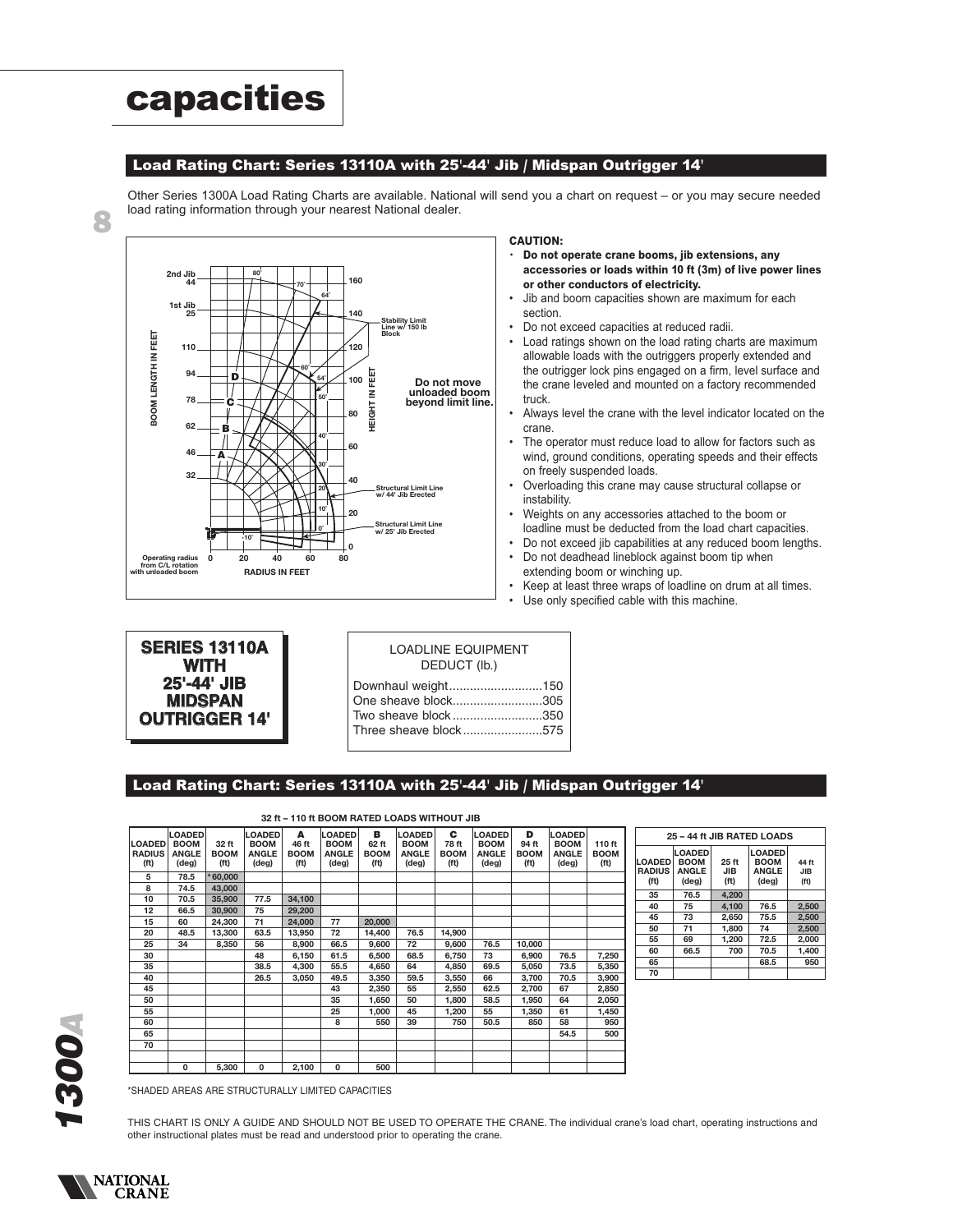# **accessories**

9

| Radio Remote Controls -<br>Eliminate the handling and maintenance concerns that accompany cabled<br>remotes. Operate to a range of about 250 feet (76 m), varying with conditions.                                                                                                                                                               | $\cdot$ Model NB4R                                                   |
|--------------------------------------------------------------------------------------------------------------------------------------------------------------------------------------------------------------------------------------------------------------------------------------------------------------------------------------------------|----------------------------------------------------------------------|
| One-Person Basket -<br>Strong but lightweight steel basket with 300-lb. (139-kg) capacity, gravity hung<br>with swing lock and full body harness.                                                                                                                                                                                                | $\cdot$ Model B1-S<br>$\cdot$ Model 2B1-S (for dual locking baskets) |
| Heavy-duty Personnel Basket -<br>1,200-lb. (544-kg) capacity steel basket with safety loops for four passengers. Gravity<br>leveling 72- x 42-inch (183- x 107-cm) platform. Fast attachment and secure locking<br>systems. Load chart must show 2,300 lb. (1043 kg) minimum to operate this accessory. $\cdot$ Model BSA-R1 (provides rotation) | · Model BSA-1                                                        |
| Air Conditioning $-$<br>Back of cab mounted - self contained modular unit with in cab cool air outlets.<br>Requires 130+ amp. chassis alternator.                                                                                                                                                                                                | • Model AC                                                           |
| <b>Winch Drum Rotation Indicator</b>                                                                                                                                                                                                                                                                                                             | · Model WDRI                                                         |
| <b>Last Wrap Indicator Option</b> on winch with indicator in cab.                                                                                                                                                                                                                                                                                | • Model LLI                                                          |
| <b>Outrigger Controls</b> at operator's seat in addition to ground controls                                                                                                                                                                                                                                                                      | · Model ICORC                                                        |

### **Dimensions Specifications**



*1300A*

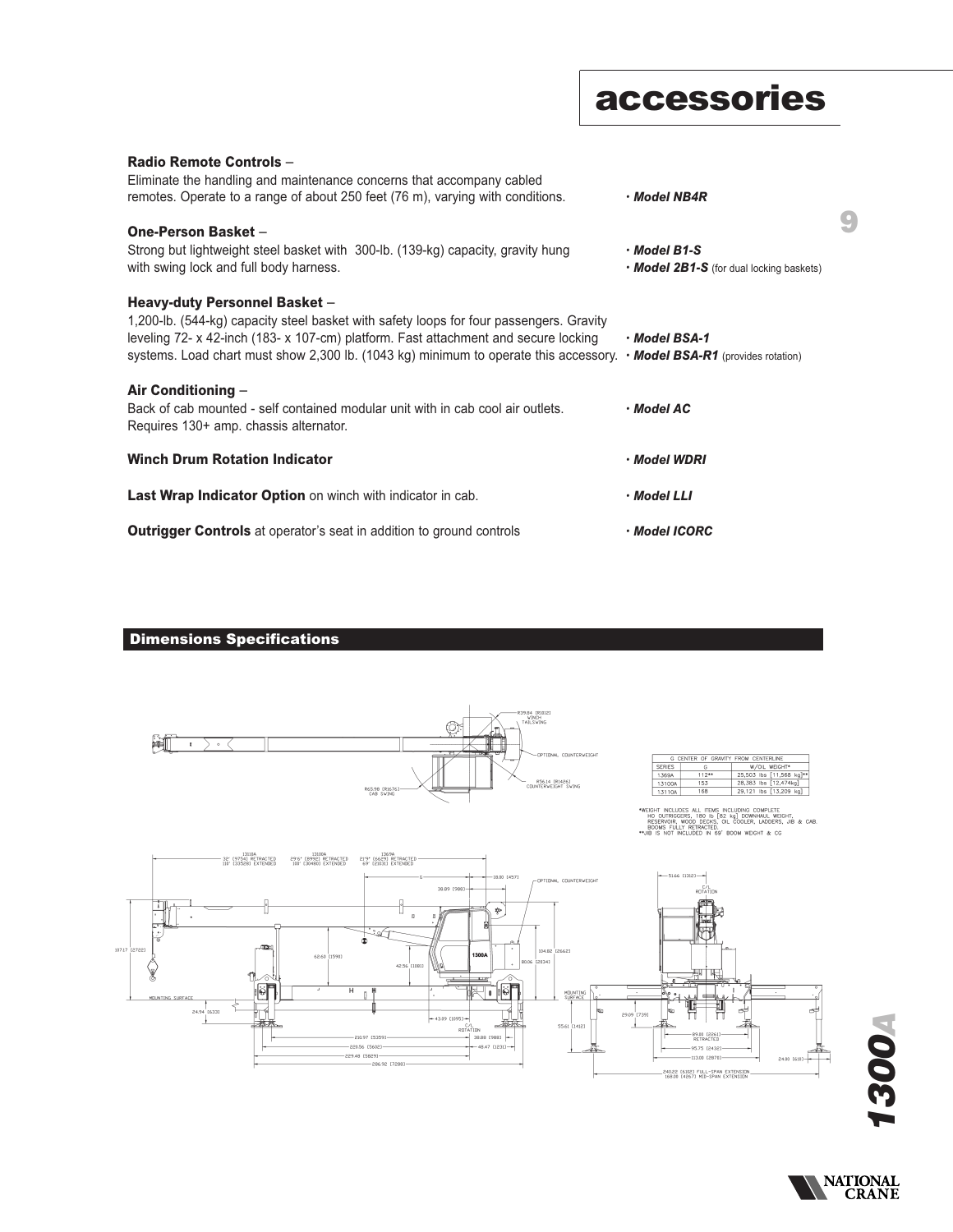

10



**NATIONAL**<br>**CRANE**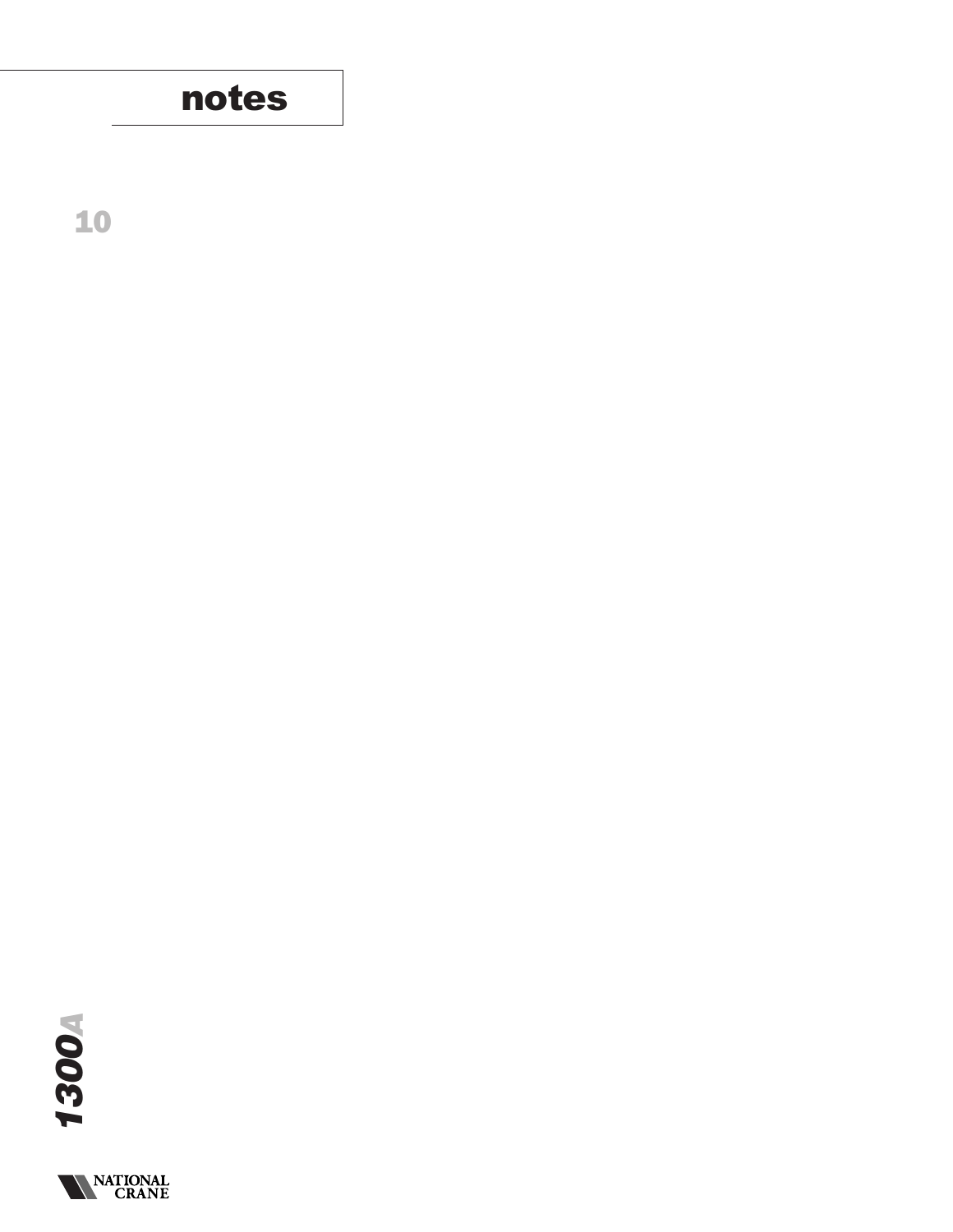# notes

11